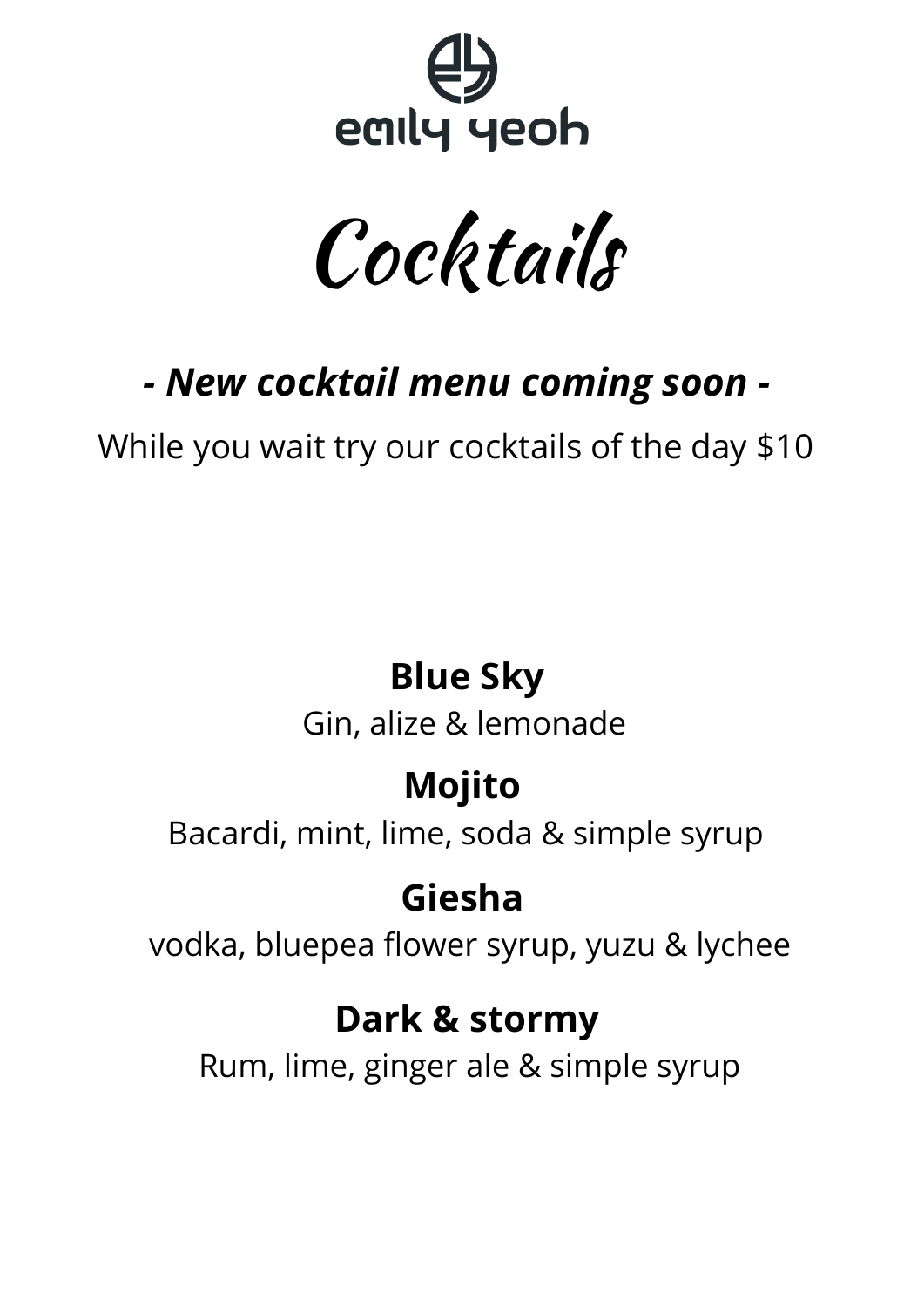

Beer

| On Tap                                                                                                                           | Pot/ Scooner/ Pint         |
|----------------------------------------------------------------------------------------------------------------------------------|----------------------------|
| Tiger Larger 5%                                                                                                                  | 9/12/15                    |
| Stone and Wood Pacific Ale 4.4%                                                                                                  | 9/12                       |
| Asahi Super 5%                                                                                                                   | 9/12                       |
| Stone and Wood Crop Circles 5%                                                                                                   | 9/12                       |
| <b>Bottled</b><br>Corona<br>Byron Brewery lager<br>Hahn Premium Light<br>Kiren Ichiban<br>Peroni Libera 0%<br>Strongbow Original | 9<br>8<br>7<br>9<br>6<br>8 |

Non-Alcoholic

Mocktails - \$10

**No-jito** Mint, lime & soda

#### **Cucumber Sour**

Fresh cucumber juice, lemon, lime, simple syrup & soda

**Tropical Punch** Pineapple juice, mango nectar & coconut cream

**QLD Maroon Fizz** Cranberry juice, fresh lemon, bitters & lemonaid

**Dark & Rainy** Cola, lime, ginger ale & simple syrup

**Purple Haze** Bluepea Flower syrup, fresh lemon & lemonaid Juice - \$6

Orange Apple Pineapple Cranberry Mango Tomato

Soft Drink - \$6

Cola Cola no Sugar Lemonade Pink Lemonade Lemon lime bitters Ginger Ale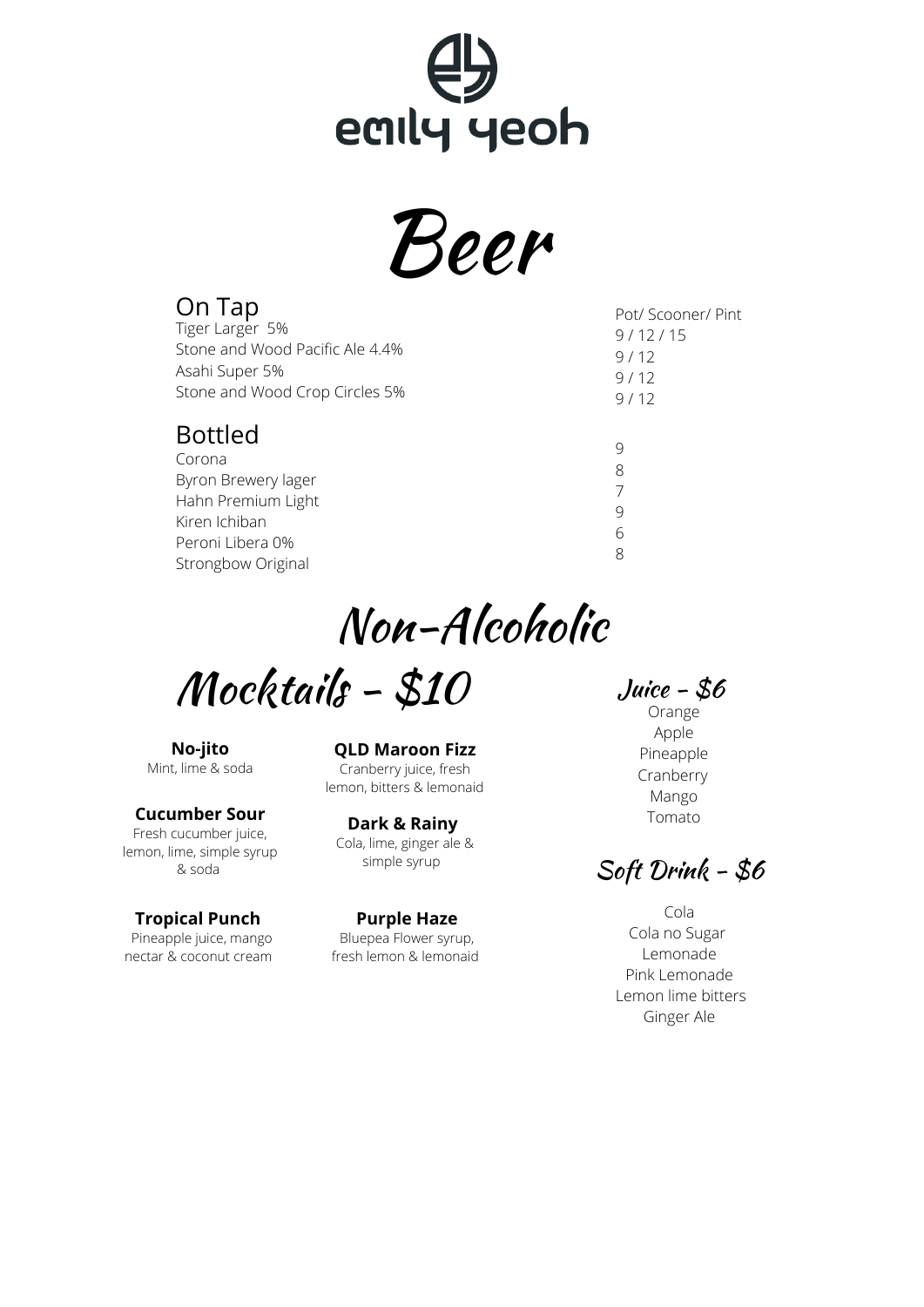

#### Whiskey

| Jameson           | 12             |
|-------------------|----------------|
| Canadian Club     | 12             |
| Propper Twelve    | 13             |
| Jack Daniels      | 12             |
| Jim Beam          | 12             |
| Johnny Walker Red | 1 <sup>C</sup> |
| Glenfiddich       | 16             |
| Talisker          | 18             |
| Suntory Kakubin   | 14             |
| The Irishman      | 16             |
| Nikka             | 18             |
| <b>FIREBALL</b>   | 12             |
| (coming Soon)     |                |
| (coming soon)     |                |

#### R u m

| Bunderburg    | 1 ( |
|---------------|-----|
| Appleton      | 12  |
| bacardi       | 12  |
| Capten morgan | 1(  |
| kracken       | 14  |
| (coming soon) |     |
| (coming soon) |     |

#### Vodka

| 12<br>12<br>13<br>12<br>12<br>10<br>16<br>18<br>14<br>16 | (Ask what Flavours We Have)<br>Asolut<br>Belvedere<br>Grey Goose<br>Idal Hour Rye<br>Idal Hour Kakadu Plumb<br>(coming Soon)<br>(Coming Soon) | <b>MP</b><br>10<br>16<br>15<br>13<br>14 | Noosa<br>Hendric<br>Gesiell<br>Mandra<br>Nuspho<br>Bombay<br>Tanque<br>Roku<br>linzu<br><b>Brookie</b> |
|----------------------------------------------------------|-----------------------------------------------------------------------------------------------------------------------------------------------|-----------------------------------------|--------------------------------------------------------------------------------------------------------|
| 18<br>12<br>10<br>12                                     | Tequila<br>Patron Silver<br>El Jimador Blanco<br>Tromba Blanco<br>Patron Anejo<br>El jimador Reposado<br>Tromba Reposado                      | 17<br>10<br>14<br>18<br>10<br>14        | Liqu<br>Amaret<br><b>Baileys</b><br>Kahlua<br>Jagerme<br>Malibu                                        |
| 12<br>10<br>14                                           | Cognac<br>Martell Blu Swift<br>Hennessy<br>Remy Martin<br>Meukow xpresso                                                                      | 16<br>15<br>16<br>18                    | Frangel<br>Midori<br>Chamb<br>Alize<br><b>Black Sa</b><br>White S<br>Paraiso<br>Pavan<br>Campai        |

#### T e q uila

| Patron Silver       |  |
|---------------------|--|
| El Jimador Blanco   |  |
| Tromba Blanco       |  |
| Patron Anejo        |  |
| El jimador Reposado |  |
| Tromba Reposado     |  |

#### Cognac

| Martell Blu Swift |  |
|-------------------|--|
| Hennessy          |  |
| Remy Martin       |  |
| Meukow xpresso    |  |

#### Gin

| Noosa                  | 15 |
|------------------------|----|
| <b>Hendricks</b>       | 15 |
| Gesiell                | 15 |
| Mandrake               | 15 |
| Nusphdatu              | 15 |
| <b>Bombay Sapphire</b> | 12 |
| Tangueray              | 12 |
| Roku                   | 14 |
| linzu                  | 16 |
| <b>Brookies</b>        | 15 |
|                        |    |

#### Liqueurs

| Amaretto      | 12 |
|---------------|----|
| Baileys       | 10 |
| Kahlua        | 10 |
| Jagermeister  | 12 |
| Malibu        | 12 |
| Frangelico    | 12 |
| Midori        | 10 |
| Chambord      | 15 |
| Alize         | 12 |
| Black Sambuca | 10 |
| White Sambuca | 10 |
| Paraiso       | 10 |
| Pavan         | 14 |
| Campai        | 12 |
|               |    |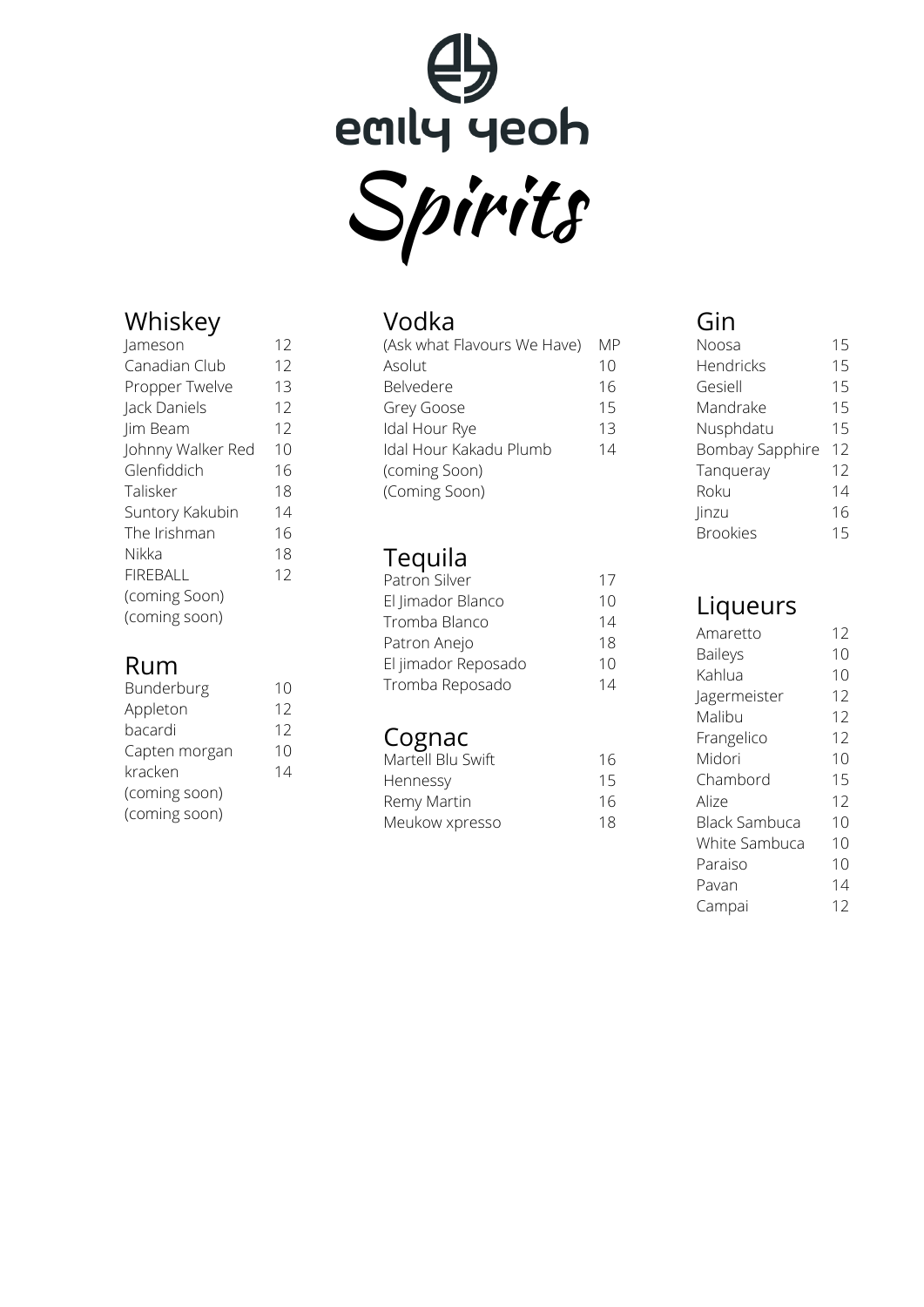# 4 eaily yeoh

Wine by the Glass

#### Sparkling

| NV Emily Redbank Brut                   | King Valley, VIC  | 10  |
|-----------------------------------------|-------------------|-----|
| NV Pierre Gimonnet & Fils Cuis 1 er Cru | Champagne, France | -20 |
|                                         |                   |     |

#### White

| '21 Jim Barry Assyrtiko          | Clare Valley, SA  | 15              |
|----------------------------------|-------------------|-----------------|
| '20 Palliser Estate Riesling     | Martinborough, NZ | 12 <sup>°</sup> |
| '20 Forest Hill Gewurztraminer   | Mount Barker, WA  | 12 <sup>°</sup> |
| '20 Dog Point Sauvignon Blanc    | Marlborough, NZ   | 14              |
| '20 Hill Smith Estate Chardonnay | Eden Valley, SA   | 12 <sup>7</sup> |
| '19 La Crema Monterey Chardonnay | California, USA   | $20^{\circ}$    |

#### Red

| '20 Storm Bay Pinot Noir                | Coal River Valley, TAS | 12              |
|-----------------------------------------|------------------------|-----------------|
| '20 Soumah Pinot Noir                   | Yarra Valley, VIC      | 16              |
| '20 Lino Ramble Pee Wee Nero d'Avola    | McLaren Vale, SA       | 13              |
| '20 Chaffey Bros Pax Aterna Grenache    | Barossa Valley, SA     | 12 <sup>1</sup> |
| '20 Rusden Ripper Creek Cabernet Shiraz | Barossa Valley, SA     | 14              |
|                                         |                        |                 |

#### Rose & Orange

| 10                                                                            |
|-------------------------------------------------------------------------------|
| 12                                                                            |
| 16                                                                            |
| 16                                                                            |
| Riverland, SA<br>Hunter Valley, NSW<br>Provence, France<br>Margaret River, WA |

#### Something Sweet?

| '19 stella Bella Pink Moscato | Margaret River, WA    | 10 |
|-------------------------------|-----------------------|----|
| Galway Pipe 12yo Grand Twany  | Multi-Regon Blend, SA | 9  |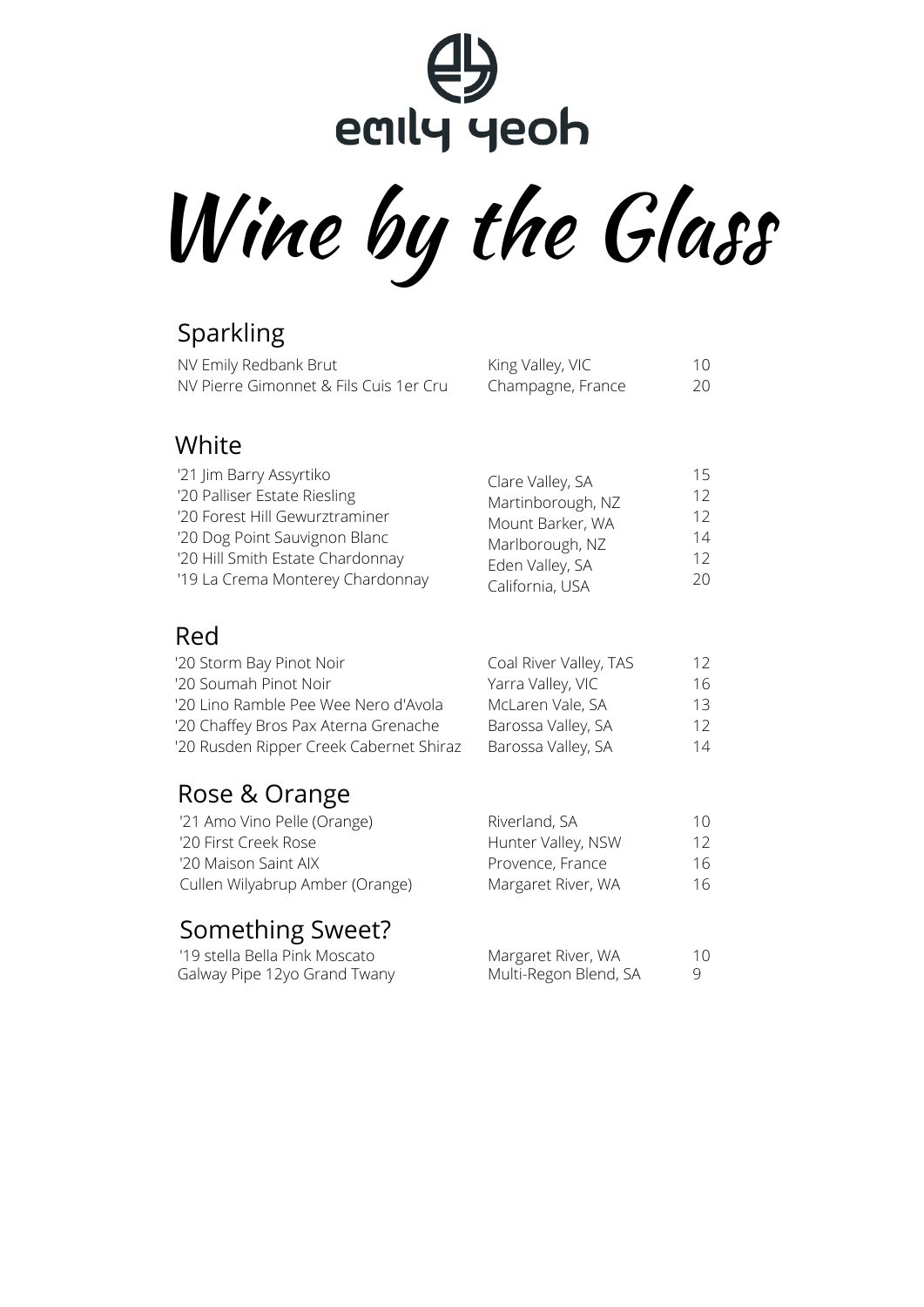# $\bigoplus$ <br>eaily yeoh White Wine

#### Light Whites

| Clare Valley, SA     | 70 |
|----------------------|----|
| Martinborough, NZ    | 55 |
| Eden Valley, SA      | 70 |
| Eden Valley, SA      | 65 |
| Mount Barker, WA     | 55 |
| Marlborough, NZ      | 60 |
| Sancerre, France     | 75 |
| Pouilly Fume, France | 80 |
|                      |    |

#### Medium Whites

| '20 Aphelion Chenin Blanc        | Adelaide Hills, SA | 70. |
|----------------------------------|--------------------|-----|
| '19 Corte Giara Pinot Grigio DOC | Veneto, Italy      | 50. |
| '21 Nick Spencer Pinot Gris      | Hilltops, NSW      | 60. |
| '18 yalumba Virgilius Viognier   | Eden Valley, SA    | 95  |

#### Heavy Whites

| '20 Hill Smith Estate Chardonnay      | Eden Valley, SA              | 55  |
|---------------------------------------|------------------------------|-----|
| '19 La Crema Monterey Chardonnay      | California, USA              | 85. |
| '18 Jean-Claude Boisset 1er Cru       | Beaune, France               | 170 |
| '18 PYC 'Les Grand Ruchottes' 1er Cru | Chassagne Montrachet, France | 380 |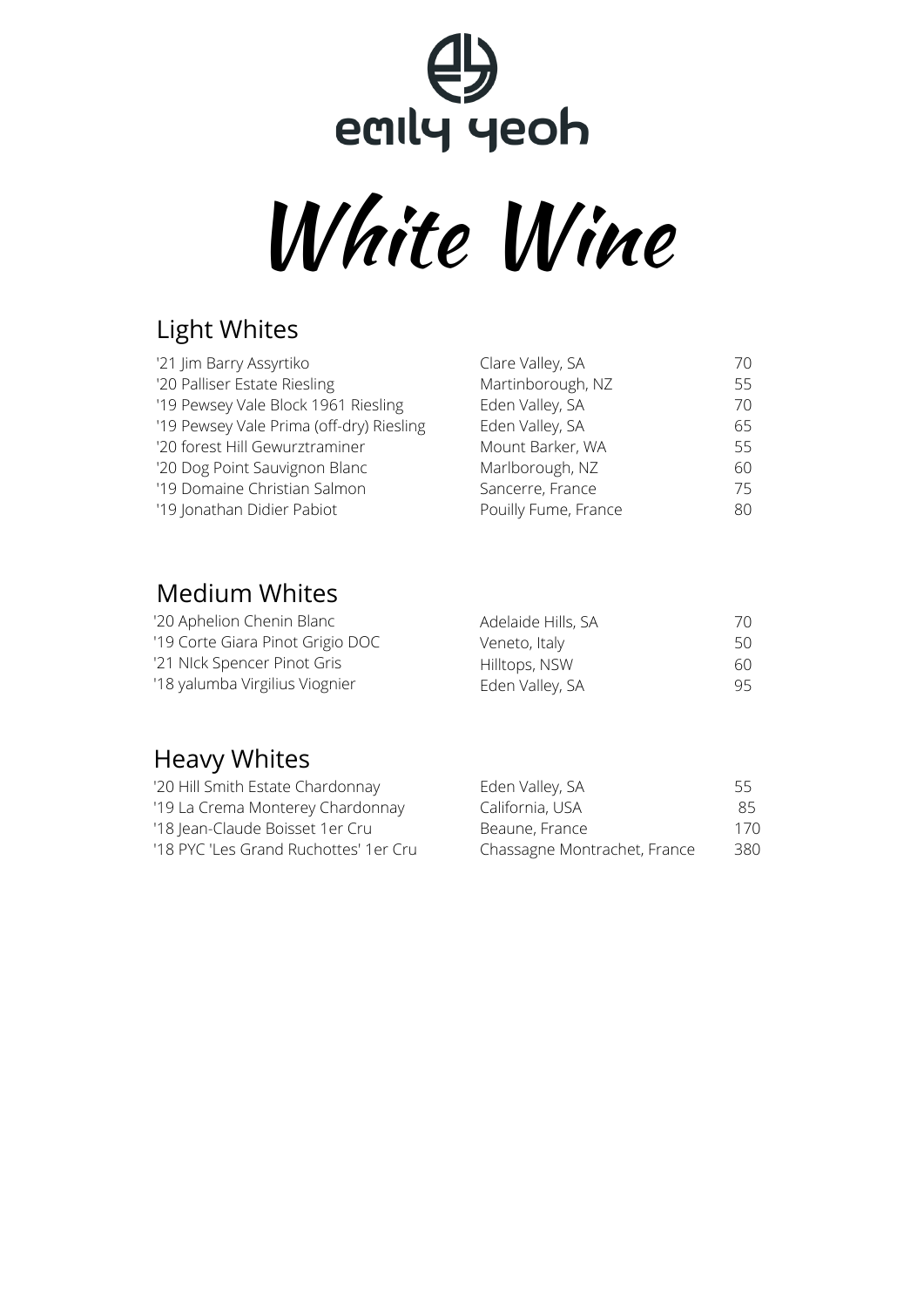# eally yeoh Red Wine

#### Light Reds

| '20 Storm Bay Pinot Noir                  | Coal River Valley, TAS    | 65   |
|-------------------------------------------|---------------------------|------|
| '20 Soumah Pinot Noir                     | Yarra Valley, SA          | 75   |
| '18 Lyons Will Pinot Noir                 | Macedon Ranges, VIC       | 85   |
| '18 Yabby Lake Single Vineyard Pinot Nior | Mornington Peninsula, VIC | 120. |
| '20 Lino Ramble Pee Wee Nero d'Avola      | McLaren Vale, SA          | 60   |
|                                           |                           |      |

#### Medium Reds

| '20 Chaffey Bros Pax Aterna Grenache           | Barossa Valley, SA | 55   |
|------------------------------------------------|--------------------|------|
| '19 Orbis Family & Friends Tempranillo         | McLaren Vale, SA   | 65   |
| '19 Poliziano Colli Senesi Chianti DOCG        | Chianti, Italy     | 60.  |
| '19 Fuligni Ginestreto Rosso di Montalcino DOC | Tuscany, Italy     | 165. |
|                                                |                    |      |

#### Heavy Reds

| '19 Rusden School Days Shiraz Viognier  | Barossa Valley, SA | 80   |
|-----------------------------------------|--------------------|------|
| '20 Rusden Ripper Creek Cabernet Shiraz | Barossa Valley, SA | 65   |
| '17 Silver Palms Cabernet Sauvignon     | California, USA    | 90   |
| '17 Zenato Valpolicella Superiore DOC   | Verona, Italy      | 85   |
| '20 Rusden Chookshed Zinfandel          | Barossa Valley, SA | 75   |
| '15 Rusden Blackguts Shiraz             | Barossa Valley, SA | 160. |
|                                         |                    |      |